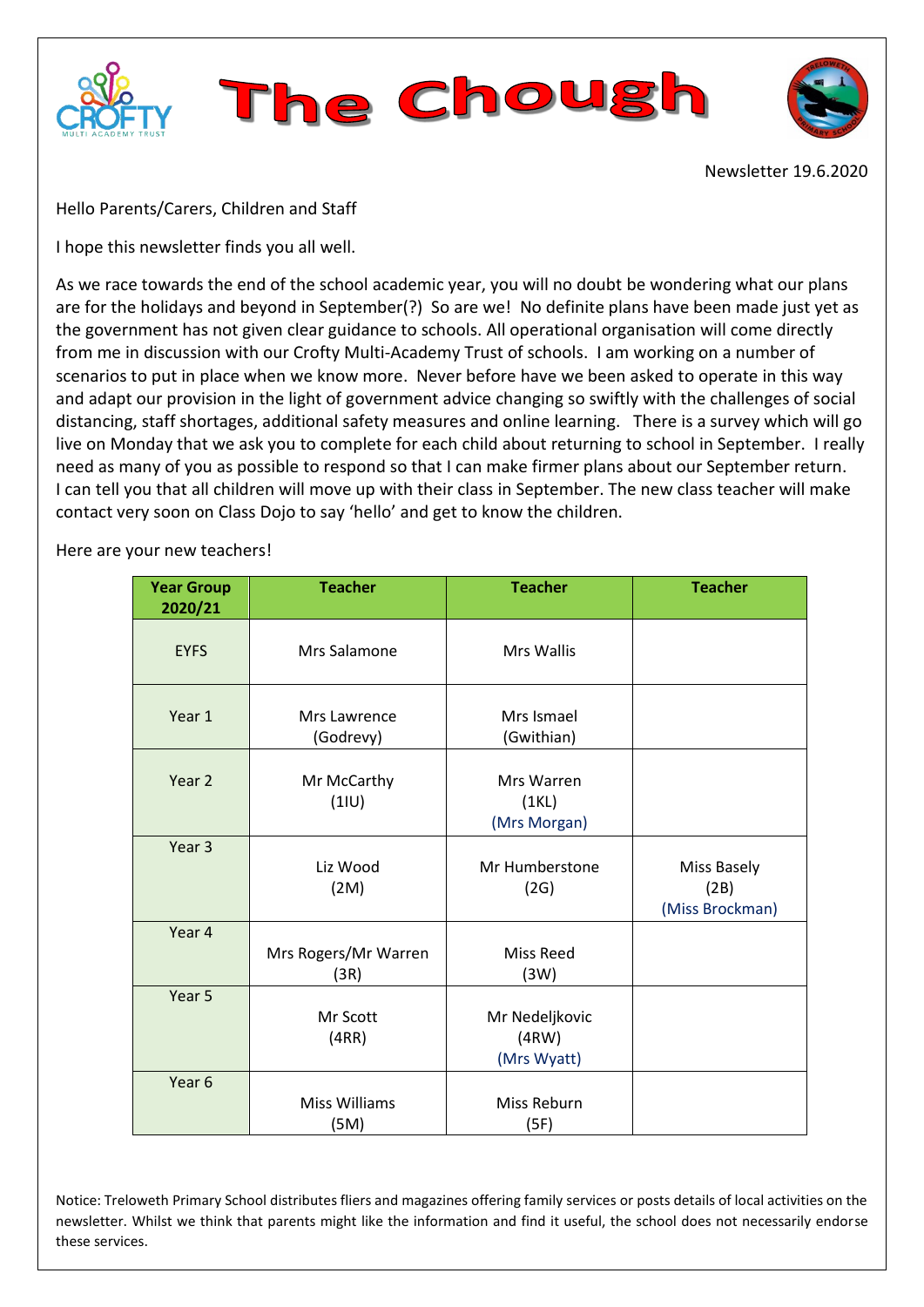





## **Free School Meals**

Tuesday's announcement by the government that food vouchers for eligible Free School Meals pupils will continue over the summer holidays is welcomed. We do not yet have details about how the vouchers will be issued, but we think it will probably utilise the existing system, or something similar.

The government has said that children with existing Free School Meal entitlements will be eligible for the summer vouchers. There is no need for families who are already eligible to apply again via the Free School Meals team.

If your circumstances have changed and you think you might be eligible, you can apply to the Free School Meals team through the Cornwall Council website and complete the online application form. [www.cornwall.gov.uk/schoolmeals](http://www.cornwall.gov.uk/schoolmeals) 

For every child, you could receive £15 each week (2 children = £30, 3 children = £45 and so on). It really is worthwhile. By being eligible for Free School Meals your child becomes 'Pupil Premium'. Early signs from the Government suggests that money will be allocated to this group of children for priority catch up in September.

#### **Mrs Roger's maths challenges**

Maths puzzle from last week:  $\blacksquare$  Here is the answer!

## Using any whole numbers as many times as you like make each line of the rectangle add up to 20.



Can you find more than one way to do this?

Can you make up your own puzzle like this?





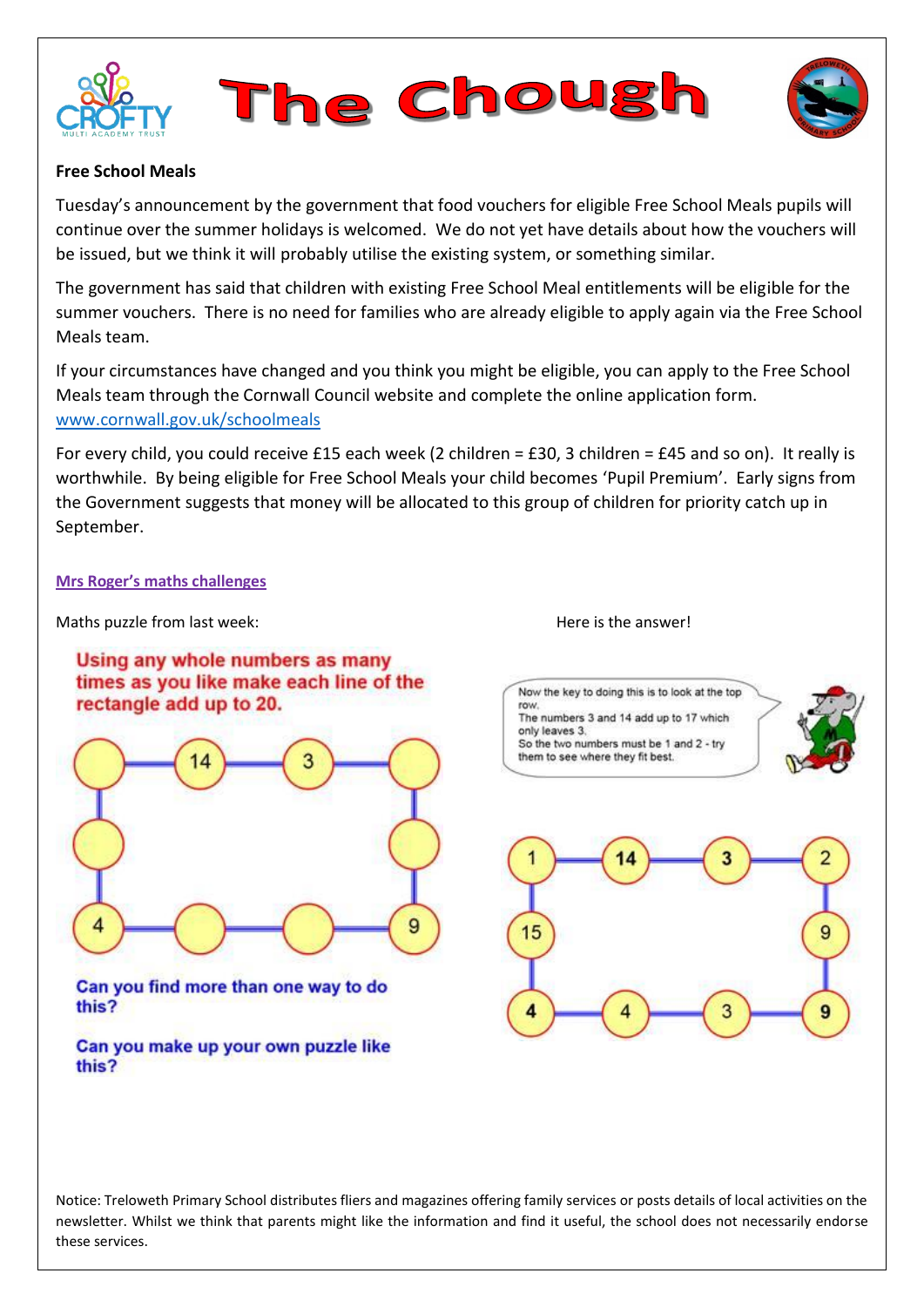



### This week's maths puzzle



## **Just to note, this term is officially due to end on Tuesday 21st July 2020.**

# **Treloweth School - Crofty MAT**

2020/21 school term dates for community and voluntary-controlled schools

|       |                | September 2020   |                      |              |    |       |                | October 2020       |                  |     |    |             |                |                         | November 2020        |                |              |    |                                  |                  |
|-------|----------------|------------------|----------------------|--------------|----|-------|----------------|--------------------|------------------|-----|----|-------------|----------------|-------------------------|----------------------|----------------|--------------|----|----------------------------------|------------------|
| Mon   |                | $\overline{7}$   | 14                   | 21           | 28 | Mon   |                | 5                  | 12               | 19  | 26 | Mon         |                |                         | 9                    | 16             | 23           | 30 |                                  |                  |
| Tue   | $\mathbf{1}$   | 8                | 15                   | 22           | 29 | Tue   |                | 6                  | 13               | 20  | 27 | Tue         |                | 3                       | 10                   | 17             | 24           |    | School holidays                  |                  |
| Wed   | $\overline{2}$ | 9                | 16                   | 23           | 30 | Wed   |                | $\overline{7}$     | 14               | 21  | 28 | Wed         |                | $\overline{4}$          | 11                   | 18             | 25           |    |                                  |                  |
| Thurs |                | 10               | 17                   | 24           |    | Thurs | $\mathbf{1}$   | 8                  | 15               | 22  | 29 | Thurs       |                | 5                       | 12                   | 19             | 26           |    | <b>Bank holidays</b>             |                  |
| Fri   |                | 11               | 18                   | 25           |    | Fri   | $\overline{2}$ | 9                  | 16               | 23  | 30 | Fri         |                | 6                       | 13                   | 20             | 27           |    | Christmas Day                    | 25 December 2020 |
| Sat - |                | $5 \t12$         | 19                   | $26$         |    | Sat   |                | 3   10   17   24   |                  |     |    | Sat.        |                | -7 -                    |                      | $14$   21   28 |              |    | <b>Boxing Day</b>                | 26 December 2020 |
| Sun.  |                | 13 <sup>1</sup>  | $20 \mid 27$         |              |    | Sun   |                | $4$   11   18   25 |                  |     |    | <b>Sun</b>  |                |                         |                      | $15$   22      |              |    | Bank Holiday (in lieu of 26 Dec) | 28 December 2020 |
|       |                |                  |                      |              |    |       |                |                    |                  |     |    |             |                |                         |                      |                |              |    | New Years Day                    | 01 January 2021  |
|       |                | December 2020    |                      |              |    |       |                | January 2021       |                  |     |    |             |                |                         | <b>February 2021</b> |                |              |    | Good Friday                      | 02 April 2021    |
| Mon   |                | $\overline{7}$   | 14                   | 21           | 28 | Mon   |                | $\overline{4}$     | 11               | 18  | 25 | Mon         | $\mathbf{1}$   | 8                       | 15                   | 22             |              |    | Easter Monday                    | 05 April 2021    |
| Tue   | $\mathbf{1}$   | 8                | 15                   | 22           | 29 | Tue   |                | 5                  | 12               | 19  | 26 | Tue         | $\overline{2}$ | 9                       | 16                   | 23             |              |    | May Bank Holiday                 | 03 May 2021      |
| Wed   | $\overline{2}$ | 9                | 16                   | 23           | 30 | Wed   |                | 6                  | 13               | 20  | 27 | Wed         | 3              | 10                      | 17                   | 24             |              |    | Spring Bank Holiday              | 31 May 2021      |
| Thurs | 3              | 10               | 17                   | 24           | 31 | Thurs |                | $\overline{7}$     | 14               | 21  | 28 | Thurs       | $\overline{4}$ | 11                      | 18                   | 25             |              |    | Summer Bank Holiday              | 30 August 2021   |
| Fri   | $\overline{4}$ | 11               | 18                   | 25           |    | Fri   | $\overline{1}$ | 8                  | 15               | 22  | 29 | Fri         | 5              | 12                      | 19                   | 26             |              |    |                                  |                  |
| Sat   | 5 <sup>1</sup> | 12               |                      | $19 \mid 26$ |    | Sat   |                |                    | 9   16   23   30 |     |    | Sat         | 6              |                         | $13$   20   27       |                |              |    | <b>AUTUMN TERM (72 days)</b>     |                  |
| Sun-  | $6 -$          |                  | $13$   20   27       |              |    | Sun.  |                |                    | $10$ 17 24       |     |    | <b>Sun</b>  |                |                         | $14$   21   28       |                |              |    | 3 September - 18 December 2020   |                  |
|       |                |                  |                      |              |    |       |                |                    |                  |     |    |             |                |                         |                      |                |              |    | (HALF TERM 26-30 October 2020)   |                  |
|       |                | March 2021       |                      |              |    |       |                | <b>April 2021</b>  |                  |     |    |             |                |                         | <b>May 2021</b>      |                |              |    |                                  |                  |
| Mon   | $\mathbf{1}$   | 8                | 15                   | 22           | 29 | Mon   |                | 5 <sub>1</sub>     | 12               | 19  | 26 | Mon         |                | $\overline{\mathbf{3}}$ | 10                   | 17             | 24           | 31 | <b>SPRING TERM (59 days)</b>     |                  |
| Tue   | $\overline{2}$ | 9                | 16                   | 23           | 30 | Tue   |                | 6                  | 13               | 20  | 27 | Tue         |                | $\overline{4}$          | 11                   | 18             | 25           |    | 4 January - 1st April 2021       |                  |
| Wed   | 3              | 10               | 17                   | 24           | 31 | Wed   |                | $\overline{7}$     | 14               | 21  | 28 | Wed         |                | 5                       | 12                   | 19             | 26           |    | (HALF TERM 15-19 February 2021)  |                  |
| Thurs | $\overline{4}$ | 11               | 18                   | 25           |    | Thurs | $\mathbf{1}$   | 8                  | 15               | 22  | 29 | Thurs       |                | 6                       | 13                   | 20             | 27           |    |                                  |                  |
| Fri   | 5              | 12               | 19                   | 26           |    | Fri   | $\overline{2}$ | 9                  | 16               | 23  | 30 | Fri         |                | $\overline{7}$          | 14                   | 21             | 28           |    | <b>SUMMER TERM (64 days)</b>     |                  |
| Sat   | 6 <sup>1</sup> |                  | $13 \mid 20 \mid 27$ |              |    | Sat   |                | 10                 | 17               | 24  |    | Sat         | $-1$           |                         | 8 15 22 29           |                |              |    | 19 April - 23 July 2021          |                  |
| Sun   |                |                  | 21                   | 78           |    | Sun   |                |                    | $11$   $18$   25 |     |    | Sun         |                |                         | 9   16   23          |                |              |    | (HALF TERM 31 May - 4 June 2021) |                  |
|       |                | <b>June 2021</b> |                      |              |    |       |                | <b>July 2021</b>   |                  |     |    |             |                |                         | August 2021          |                |              |    | Non pupil days<br>6              |                  |
| Mon   |                | $\overline{7}$   | 14                   | 21           | 28 | Mon   |                | 5                  | 12               | 19  | 26 | Mon         |                | $\overline{2}$          | 9                    | 16             | $23 \mid 30$ |    |                                  |                  |
| Tue   | $\mathbf{1}$   | 8                | 15                   | 22           | 29 | Tue   |                | 6                  | 13               | 20  | 27 | Tue         |                | 3                       | 10                   | 17             | 24           | 31 |                                  |                  |
| Wed   | $\overline{2}$ | 9                | 16                   | 23           | 30 | Wed   |                | $\overline{7}$     | 14               | 21  | 28 | Wed         |                | $\overline{4}$          | 11                   | 18             | 25           |    |                                  |                  |
| Thurs | 3              | 10               | 17                   | 24           |    | Thurs | $\mathbf{1}$   | 8                  | 15               |     | 29 | Thurs       |                | 5                       | 12                   | 19             | 26           |    |                                  |                  |
| Fri   | $\overline{4}$ | 11               | 18                   | 25           |    | Fri   | $\overline{2}$ | $\overline{9}$     | 16               |     | 30 | Fri         |                | 6                       | 13                   | 20             | 27           |    |                                  |                  |
| Sat   |                | 12 <sub>2</sub>  | 19                   | 26           |    | Sat   |                | 10 <sup>1</sup>    | 17               | -24 |    | Sat         |                |                         |                      | 21             | 28           |    |                                  |                  |
| Sun.  |                |                  |                      |              |    | STIL  |                |                    |                  |     |    | <b>STIP</b> |                |                         |                      |                |              |    |                                  |                  |